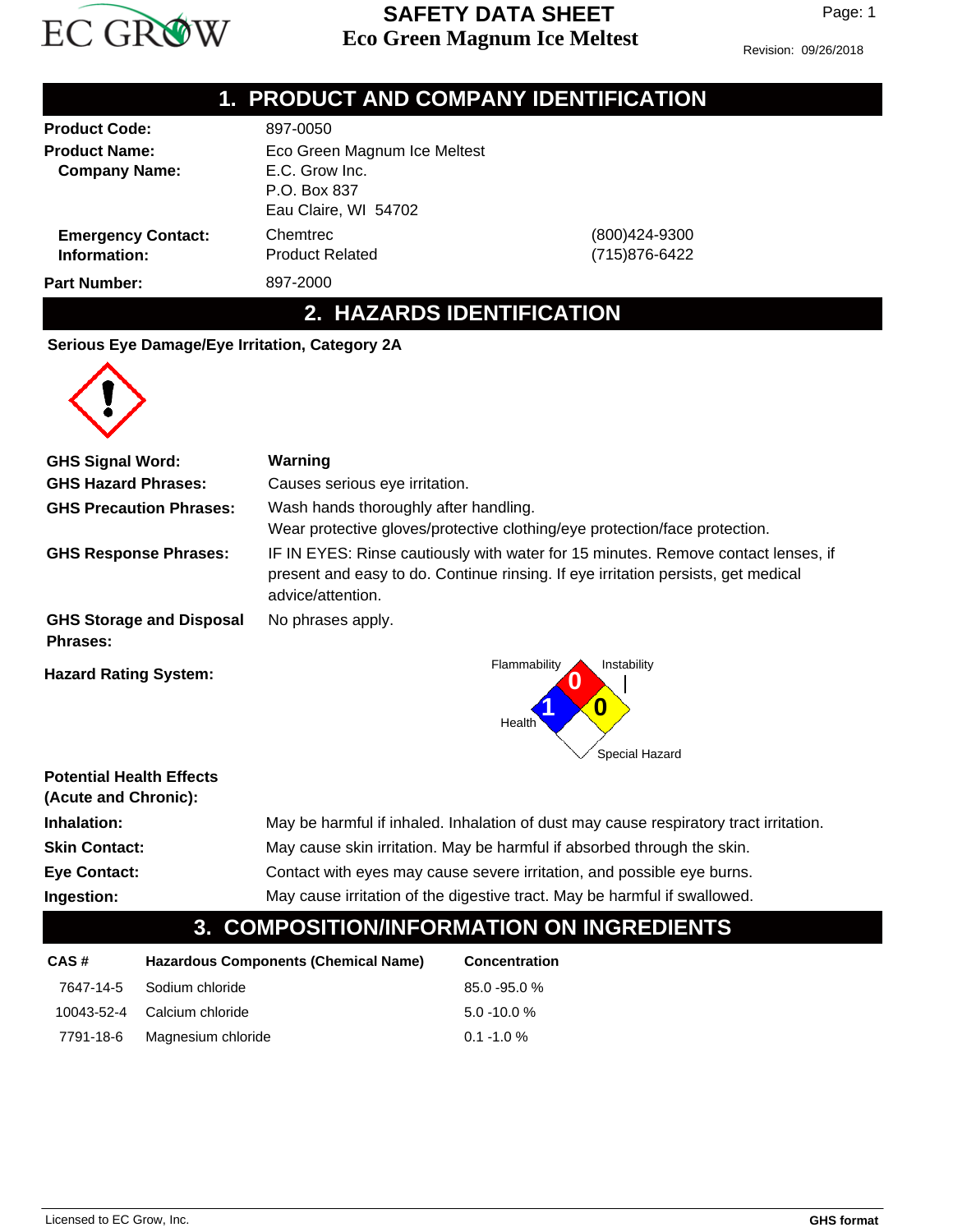

#### **4. FIRST AID MEASURES Emergency and First Aid Procedures: Note to Physician:** Treat symptomatically and supportively. Flush eyes with plenty of water for at least 15 minutes, occasionally lifting the upper and lower eyelids. Remove contact lenses if present and easy to do. If irritation develops, get medical aid. **In Case of Eye Contact:** Flush skin with plenty of water for at least 15 minutes while removing contaminated clothing and shoes. Get medical aid if irritation develops or persists. Get medical aid. Wash clothing before reuse. **In Case of Skin Contact:** If swallowed, do not induce vomiting unless directed to do so by medical personnel. Never give anything by mouth to an unconscious person. For further assistance, contact your local Poison Control Center 1-800-222-1222. **In Case of Ingestion:** Remove from exposure and move to fresh air immediately. If breathing is difficult, give oxygen. Get medical aid if cough or other symptoms appear. Get medical aid immediately. **In Case of Inhalation: 5. FIRE FIGHTING MEASURES Flash Pt:** No data. Wear appropriate protective clothing to prevent contact with skin and eyes. Wear a self-contained breathing apparatus (SCBA) to prevent contact with thermal decomposition products. May be combustible at high temperatures. As in any fire, wear a self-contained breathing apparatus in pressure-demand, MSHA/NIOSH (approved or equivalent), and full protective gear. Material will not burn. **Fire Fighting Instructions: Flammable Properties and** No data available. **Hazards: Autoignition Pt:** No data. **Explosive Limits:** LEL: No data. When the UEL: No data. **Suitable Extinguishing Media:**Use water spray, dry chemical, carbon dioxide, or chemical foam. **6. ACCIDENTAL RELEASE MEASURES** Use proper personal protective equipment as indicated in Section 8. Spills/Leaks: Vacuum or sweep up material and place into a suitable disposal container. Avoid generating dusty conditions. Provide ventilation. Do not let this chemical enter the environment. Clean up spills immediately, observing precautions in the Protective Equipment section. **Steps To Be Taken In Case Material Is Released Or Spilled: 7. HANDLING AND STORAGE** Use with adequate ventilation. Minimize dust generation and accumulation. Avoid contact with eyes, skin, and clothing. Avoid ingestion and inhalation. Wash hands thoroughly after handling. Keep container tightly closed. Do not get on skin or in eyes. Do not ingest or inhale. Wash clothing before reuse. Always use cool water when dissolving calcium chloride. Heat evolved is significant. **Precautions To Be Taken in Handling:** Store in a tightly closed container. Store in a cool, dry, well-ventilated area away from incompatible substances, inaccessible to children and domestic animals. Store protected from moisture. **Precautions To Be Taken in Storing: 8. EXPOSURE CONTROLS/PERSONAL PROTECTION**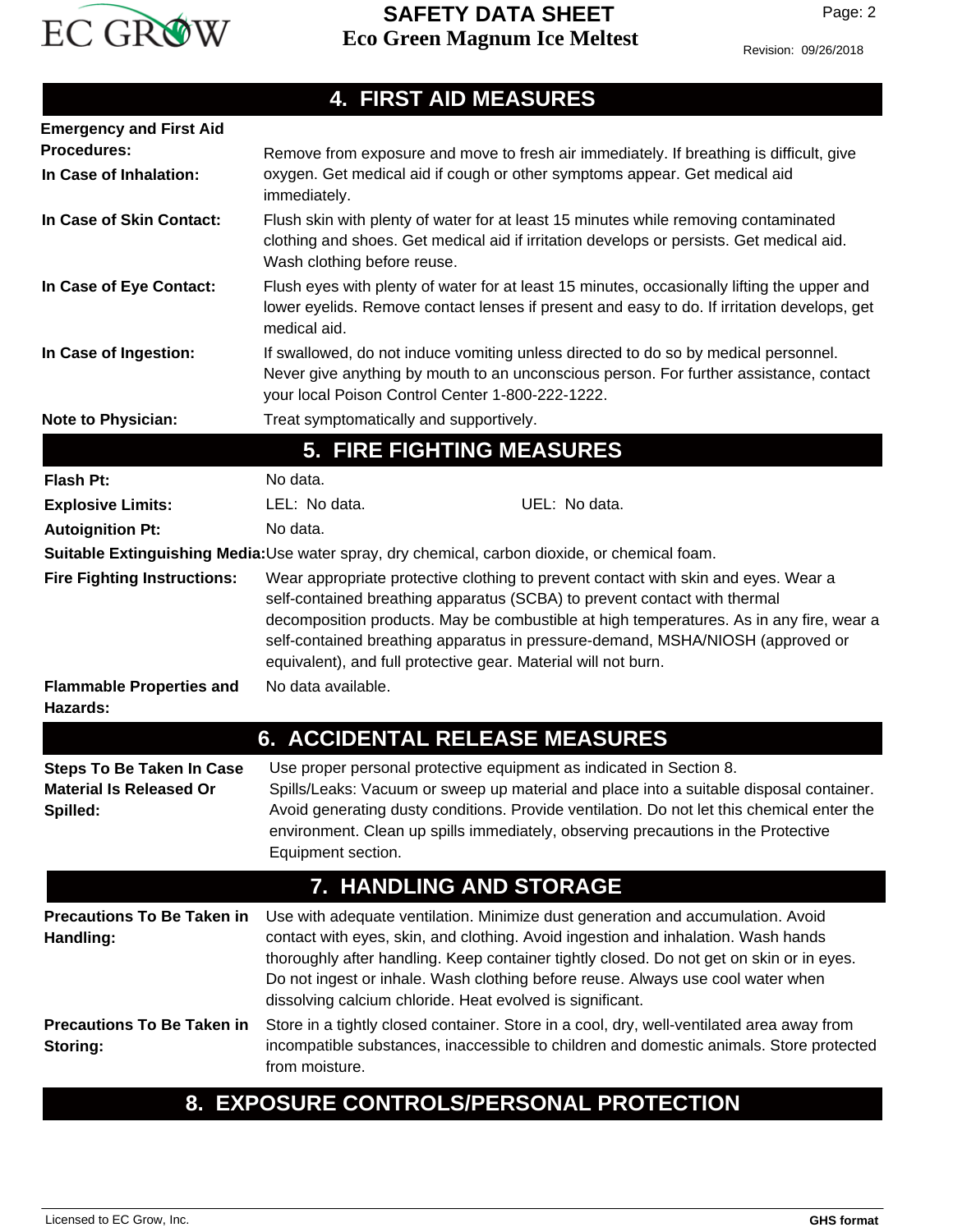

### **Eco Green Magnum Ice Meltest SAFETY DATA SHEET**

| CAS#                                                                                                                                                                                                                                                        | <b>Partial Chemical Name</b> |                                                                | <b>OSHA TWA</b>                                                                                                                                    | <b>ACGIH TWA</b>                        | <b>Other Limits</b> |  |
|-------------------------------------------------------------------------------------------------------------------------------------------------------------------------------------------------------------------------------------------------------------|------------------------------|----------------------------------------------------------------|----------------------------------------------------------------------------------------------------------------------------------------------------|-----------------------------------------|---------------------|--|
| 7647-14-5                                                                                                                                                                                                                                                   | Sodium chloride              |                                                                | PEL: PNOR 15 Total 5 Resp.<br>mg/m3                                                                                                                | TLV: PNOS 10 Inhalable 3<br>Resp. mg/m3 | No data.            |  |
| 10043-52-4                                                                                                                                                                                                                                                  | Calcium chloride             |                                                                | PEL: PNOR 15 Total 5 Resp.<br>mg/m3                                                                                                                | TLV: PNOS 10 Inhalable 3<br>Resp. mg/m3 | No data.            |  |
| 7791-18-6                                                                                                                                                                                                                                                   | Magnesium chloride           |                                                                | No data.                                                                                                                                           | No data.                                | No data.            |  |
| <b>Respiratory Equipment</b><br>(Specify Type):                                                                                                                                                                                                             |                              |                                                                | A respiratory protection program that meets OSHA's 29 CFR 1910.134.                                                                                |                                         |                     |  |
| <b>Eye Protection:</b>                                                                                                                                                                                                                                      |                              |                                                                | Wear appropriate protective eyeglasses or chemical safety goggles as described by<br>OSHA's eye and face protection regulations in 29 CFR 1910.133 |                                         |                     |  |
| <b>Protective Gloves:</b>                                                                                                                                                                                                                                   |                              | Wear appropriate protective gloves to prevent skin exposure.   |                                                                                                                                                    |                                         |                     |  |
| <b>Other Protective Clothing:</b>                                                                                                                                                                                                                           |                              | Wear appropriate protective clothing to prevent skin exposure. |                                                                                                                                                    |                                         |                     |  |
| Facilities storing or utilizing this material should be equipped with an eyewash facility and<br><b>Engineering Controls</b><br>a safety shower. Use adequate ventilation to keep airborne concentrations low.<br>(Ventilation etc.):                       |                              |                                                                |                                                                                                                                                    |                                         |                     |  |
| Wash promptly with soap and water if skin becomes contaminated. Change work<br><b>Work/Hygienic/Maintenance</b><br>clothing daily if there is any possibility of contamination. Wash hands before breaks and<br><b>Practices:</b><br>at the end of workday. |                              |                                                                |                                                                                                                                                    |                                         |                     |  |
|                                                                                                                                                                                                                                                             |                              |                                                                | 9. PHYSICAL AND CHEMICAL PROPERTIES                                                                                                                |                                         |                     |  |

| <b>Physical States:</b>                      | [X] Solid<br>[ ] Liquid<br>Gas                                      |               |
|----------------------------------------------|---------------------------------------------------------------------|---------------|
| <b>Appearance and Odor:</b>                  | No data available.                                                  |               |
| <b>Melting Point:</b>                        | No data.                                                            |               |
| <b>Boiling Point:</b>                        | No data.                                                            |               |
| <b>Autoignition Pt:</b>                      | No data.                                                            |               |
| Flash Pt:                                    | No data.                                                            |               |
| <b>Explosive Limits:</b>                     | LEL: No data.                                                       | UEL: No data. |
| Specific Gravity (Water $= 1$ ):             | No data.                                                            |               |
| Vapor Pressure (vs. Air or                   | No data.                                                            |               |
| $mm Hg$ :                                    |                                                                     |               |
| Vapor Density (vs. $Air = 1$ ):              | No data.                                                            |               |
| <b>Evaporation Rate:</b>                     | No data.                                                            |               |
| <b>Solubility in Water:</b>                  | No data.                                                            |               |
| <b>Percent Volatile:</b>                     | No data.                                                            |               |
|                                              | <b>10. STABILITY AND REACTIVITY</b>                                 |               |
| <b>Stability:</b>                            | Unstable [ ]<br>Stable $[X]$                                        |               |
| <b>Conditions To Avoid -</b><br>Instability: | High temperatures, dust generation, Exposure to water or moist air. |               |

Incompatibility - Materials To Metals. Strong oxidizing agents, Strong acids, bromine trifluoride, nitrogen compounds, Solutions attack some metals in the presence of moisture. **Avoid:**

**Hazardous Decomposition Or** Hydrogen chloride, sodium oxide. Calcium oxide, chlorine. **Byproducts: Possibility of Hazardous** Will occur [ ] Will not occur [ X ]

**Reactions: Conditions To Avoid -** No data available. **Hazardous Reactions:**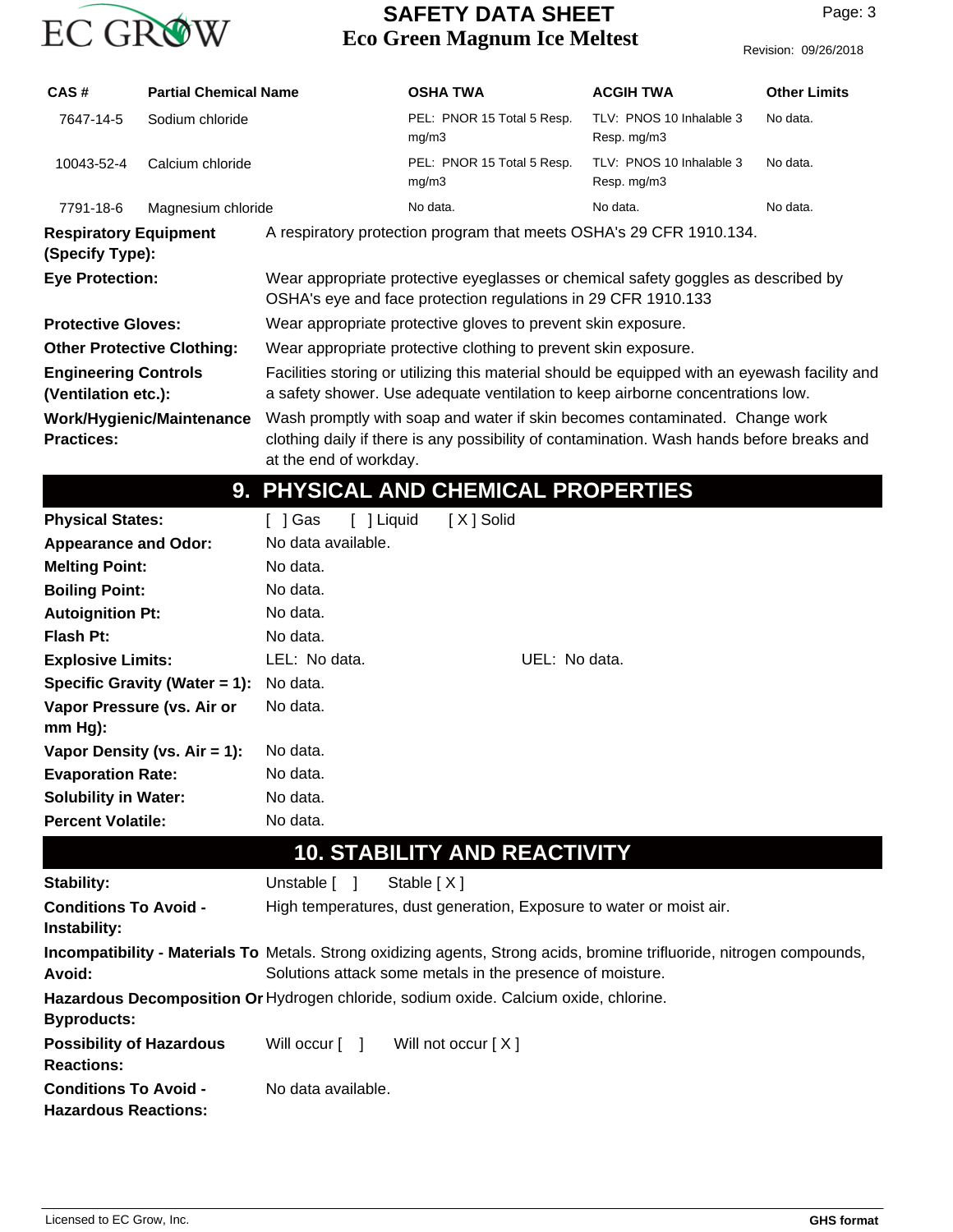

## **Eco Green Magnum Ice Meltest SAFETY DATA SHEET**

Revision: 09/26/2018

|                                                                                                                                                                                                                                                                                                                                                                                                                      |                                                                                                | <b>11. TOXICOLOGICAL INFORMATION</b>                                                                                                                                                                                                                                                                                                                                                                                                         |                                                                                 |             |              |             |
|----------------------------------------------------------------------------------------------------------------------------------------------------------------------------------------------------------------------------------------------------------------------------------------------------------------------------------------------------------------------------------------------------------------------|------------------------------------------------------------------------------------------------|----------------------------------------------------------------------------------------------------------------------------------------------------------------------------------------------------------------------------------------------------------------------------------------------------------------------------------------------------------------------------------------------------------------------------------------------|---------------------------------------------------------------------------------|-------------|--------------|-------------|
|                                                                                                                                                                                                                                                                                                                                                                                                                      | <b>Toxicological Information:</b>                                                              | CAS# 7647-14-5: Sodium chloride:<br>Acute toxicity, LD50, Oral, Rat, 3000. MG/KG.<br>Acute toxicity, LD50, Skin, Rabbit, 10000. MG/KG.<br>Acute toxicity, LC50, Inhalation, Rat, 42000. MG/M3, (60 Min).<br>CAS# 10043-52-4: Calcium chloride:<br>Acute toxicity, LD50, Oral, Rat, 1000. MG/KG<br>Acute toxicity, LD50, Dermal, Rabbit, 5000. MG/KG.<br>CAS# 7791-18-6: Magnesium chloride:<br>Acute toxicity, LD50, Oral, Rat, 8100. MG/KG. |                                                                                 |             |              |             |
| CAS#                                                                                                                                                                                                                                                                                                                                                                                                                 |                                                                                                | <b>Hazardous Components (Chemical Name)</b>                                                                                                                                                                                                                                                                                                                                                                                                  | <b>NTP</b>                                                                      | <b>IARC</b> | <b>ACGIH</b> | <b>OSHA</b> |
| 7647-14-5                                                                                                                                                                                                                                                                                                                                                                                                            | Sodium chloride                                                                                |                                                                                                                                                                                                                                                                                                                                                                                                                                              | n.a.                                                                            | n.a.        | n.a.         | n.a.        |
| 10043-52-4                                                                                                                                                                                                                                                                                                                                                                                                           | Calcium chloride                                                                               |                                                                                                                                                                                                                                                                                                                                                                                                                                              | n.a.                                                                            | n.a.        | n.a.         | n.a.        |
| 7791-18-6                                                                                                                                                                                                                                                                                                                                                                                                            | Magnesium chloride                                                                             |                                                                                                                                                                                                                                                                                                                                                                                                                                              | n.a.                                                                            | n.a.        | n.a.         | n.a.        |
|                                                                                                                                                                                                                                                                                                                                                                                                                      |                                                                                                | <b>12. ECOLOGICAL INFORMATION</b>                                                                                                                                                                                                                                                                                                                                                                                                            |                                                                                 |             |              |             |
| <b>General Ecological</b><br>Information:                                                                                                                                                                                                                                                                                                                                                                            |                                                                                                | Environmental: No information available.<br>Physical: No information available.                                                                                                                                                                                                                                                                                                                                                              |                                                                                 |             |              |             |
|                                                                                                                                                                                                                                                                                                                                                                                                                      |                                                                                                | <b>13. DISPOSAL CONSIDERATIONS</b>                                                                                                                                                                                                                                                                                                                                                                                                           |                                                                                 |             |              |             |
| determine whether a discarded chemical is classified as a hazardous waste. US EPA<br>guidelines for the classification determination are listed in 40 CFR Parts 261.<br>Additionally, waste generators must consult state and local hazardous waste regulations<br>to ensure complete and accurate classification.<br>RCRA P-Series: None listed.<br>RCRA U-Series: None listed.<br><b>14. TRANSPORT INFORMATION</b> |                                                                                                |                                                                                                                                                                                                                                                                                                                                                                                                                                              |                                                                                 |             |              |             |
| <b>GHS Classification:</b>                                                                                                                                                                                                                                                                                                                                                                                           |                                                                                                | Serious Eye Damage/Eye Irritation, Category 2A - Warning! Causes serious eye irritation                                                                                                                                                                                                                                                                                                                                                      |                                                                                 |             |              |             |
|                                                                                                                                                                                                                                                                                                                                                                                                                      | <b>LAND TRANSPORT (US DOT):</b>                                                                |                                                                                                                                                                                                                                                                                                                                                                                                                                              |                                                                                 |             |              |             |
| <b>UN/NA Number:</b>                                                                                                                                                                                                                                                                                                                                                                                                 | <b>DOT Hazard Class:</b><br><b>LAND TRANSPORT (Canadian TDG):</b><br><b>TDG Shipping Name:</b> | DOT Proper Shipping Name: Not Regulated.<br>Not Regulated.                                                                                                                                                                                                                                                                                                                                                                                   |                                                                                 |             |              |             |
|                                                                                                                                                                                                                                                                                                                                                                                                                      |                                                                                                | <b>15. REGULATORY INFORMATION</b>                                                                                                                                                                                                                                                                                                                                                                                                            |                                                                                 |             |              |             |
|                                                                                                                                                                                                                                                                                                                                                                                                                      |                                                                                                |                                                                                                                                                                                                                                                                                                                                                                                                                                              |                                                                                 |             |              |             |
| CAS#                                                                                                                                                                                                                                                                                                                                                                                                                 |                                                                                                | <b>Hazardous Components (Chemical Name)</b>                                                                                                                                                                                                                                                                                                                                                                                                  | <b>Other US EPA or State Lists</b>                                              |             |              |             |
| 7647-14-5                                                                                                                                                                                                                                                                                                                                                                                                            | Sodium chloride                                                                                |                                                                                                                                                                                                                                                                                                                                                                                                                                              | CAA HAP, ODC: No; CWA NPDES: No; TSCA: Inventory; CA<br>PROP.65: No; WI Air: No |             |              |             |
| 10043-52-4                                                                                                                                                                                                                                                                                                                                                                                                           | Calcium chloride                                                                               |                                                                                                                                                                                                                                                                                                                                                                                                                                              | CAA HAP, ODC: No; CWA NPDES: No; TSCA: Inventory; CA<br>PROP.65: No; WI Air: No |             |              |             |
| 7791-18-6                                                                                                                                                                                                                                                                                                                                                                                                            | Magnesium chloride                                                                             |                                                                                                                                                                                                                                                                                                                                                                                                                                              | CAA HAP, ODC: No; CWA NPDES: No; TSCA: No; CA<br>PROP.65: No; WI Air: No        |             |              |             |